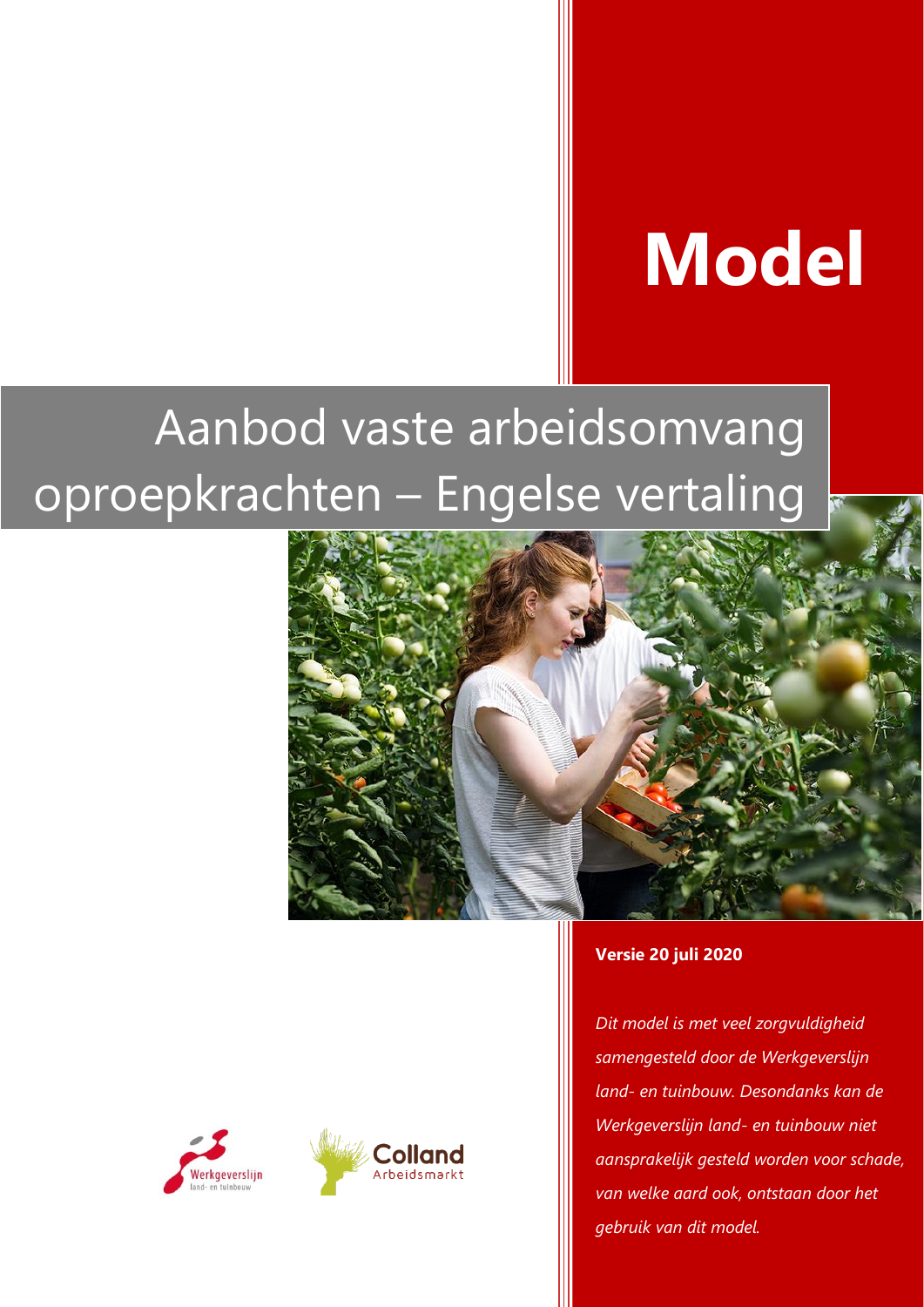#### **Inleiding**

Heeft uw werknemer twaalf maanden bij u gewerkt als oproepkracht? Dan bent u sinds de invoering van de Wet Arbeidsmarkt in Balans (WAB) per 1 januari 2020 verplicht hem na deze 12 maanden een schriftelijk aanbod voor een vast aantal uren te doen. U kunt hiervoor bijgevoegd model gebruiken.

Het is de bedoeling dat u uw oproepkracht een aanbod doet voor het aantal uren gelijk aan de gemiddelde arbeidsomvang van de twaalf voorgaande maanden. Het gaat hierbij alleen om het aanbieden van een vast aantal uren en niet om het aanbieden van een vast dienstverband. De oproepkracht mag dit aanbod accepteren, maar dit is niet verplicht. Zo lang de oproepovereenkomst blijft bestaan bent u verplicht dit aanbod jaarlijks te herhalen. Het aanbod dient schriftelijk of elektronisch te worden gedaan.

Doet u geen aanbod na twaalf maanden? Dan heeft de oproepkracht recht op loon vanaf de uiterlijke datum waarop het aanbod had moeten plaatsvinden. Dit loon is gebaseerd op de gemiddelde arbeidsomvang tijdens de periode van twaalf maanden.

Kijk voor meer informatie over het werken met oproepkrachten op [www.werkgeverslijn.nl/oproepkrachten.](http://www.werkgeverslijn.nl/oproepkrachten) Alle informatie over de WAB leest u op [www.werkgeverslijn.nl/wab.](http://www.werkgeverslijn.nl/wab)

Heeft u vragen? Dan kunt u terecht bij de Werkgeverslijn land- en tuinbouw via T 088 – 888 66 88.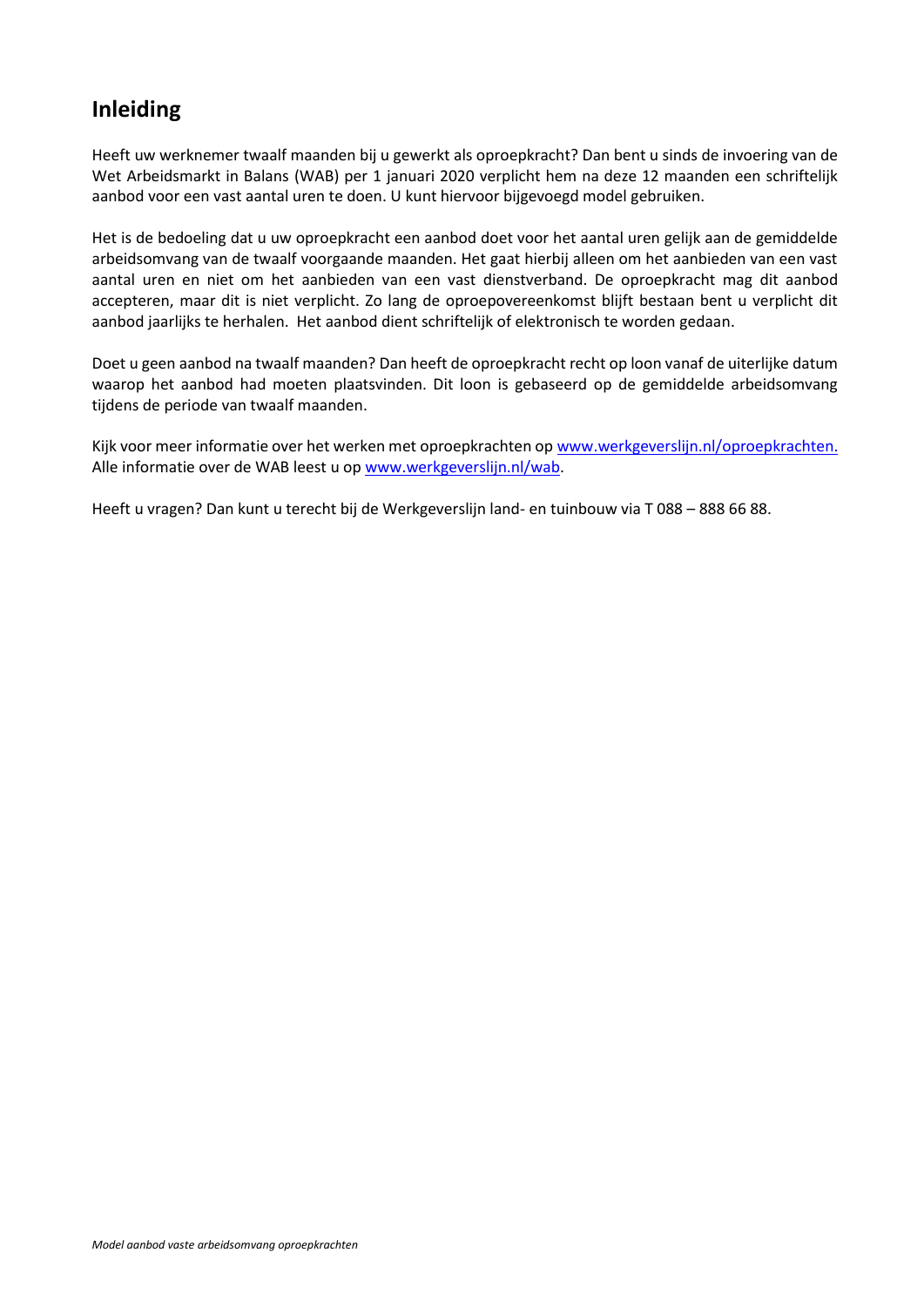## **Template letter offering guaranteed contractual hours for on-call workers**

Employee's name Employee's address Employee's postcode and place of residence

Location & date

Subject: offer for guaranteed contractual hours

Dear\_\_\_\_\_\_\_\_\_\_\_\_\_\_\_, Dear\_\_\_\_\_\_\_\_\_\_\_\_\_\_\_,

Since \_\_\_\_\_\_\_\_\_\_\_\_\_\_\_\_\_\_\_\_\_\_\_\_\_\_\_\_\_\_\_\_, you have been in our employ as an on-call worker in the position of \_\_\_\_\_\_\_\_\_\_\_\_\_\_\_\_\_\_\_\_\_\_\_\_\_\_. By virtue of the Dutch Civil Code (Section 7:628a subsection 5), we are obliged to offer you an employment contract with a guaranteed number of contractual hours after 12 months of employment. This letter serves to offer you a contract in compliance with the above.

Based on the average number of working hours worked, we are pleased to offer you an employment contract for \_\_\_\_\_\_ hours per week/year.

If you accept this offer, we would like to receive your written response within one month after the date of this letter. If your preference is to continue employment without a guaranteed number of contractual hours, you can. In that instance, we will offer you an on-call agreement again. Please state your choice below. If we have not received a written response from you after one month, we will assume that you have rejected our offer for a guaranteed number of contractual hours.

To be completed by the employee:

0 The employee **accepts** the offer for guaranteed contractual hours. 0 The employee **rejects** the offer for guaranteed contractual hours. After you have stated your choice above, please sign and return this letter.

\_\_\_\_\_\_\_\_\_\_\_\_\_\_\_\_\_\_\_\_\_\_ \_\_\_\_\_\_\_\_\_\_\_\_\_\_\_\_\_\_\_\_\_\_

If you have any questions regarding this letter, or if you would like to find out more about what accepting or rejecting the offer for guaranteed contractual hours means to you, we will be happy to explain it in a personal meeting. If you require a personal meeting, please contact

As agreed and drawn up in duplicate in  $\mathsf{on}$   $\blacksquare$ 

Employer signature Employee signature